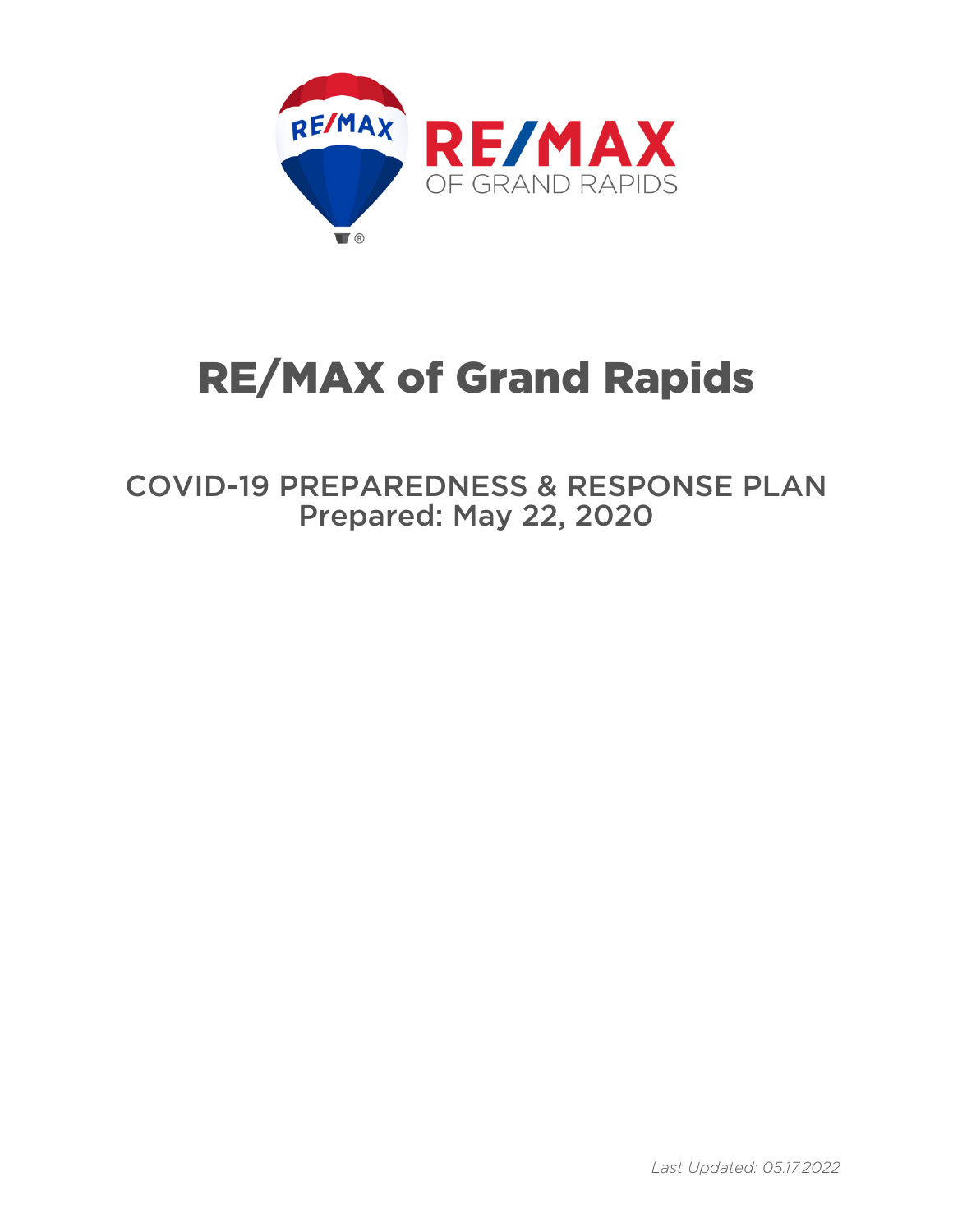# **COVID-19 PREPAREDNESS & RESPONSE PLAN**

RE/MAX of Grand Rapids takes the health and safety of our employees seriously. We want you to know that we are committed to reducing the risk of exposure to COVID-19 and we are ready to provide a healthy and safe workplace for our employees, customers and guests.

Our plan is based on information and guidance from the Centers for Disease Control (CDC) and the Occupational Health and Safety Administration (OSHA) at the time of its development. Because the COVID-19 situation is frequently changing, the need for modifications may occur based on further guidance provided by the CDC, OSHA, and other public officials at the state or local levels.

Note: RE/MAX of Grand Rapids may amend this plan based on changing requirements and the need of our business.

The spread of COVID-19 in the workplace can come from several sources:

- Co-workers
- Customers
- Guests visitors/vendors/family members
- The General Public

Our employees fall into one or more of the following categories as defined by OSHA:

- Lower exposure risk (the work performed does not require direct contact with people known or suspected to be infected with COVID-19 or frequent close contact with the public)
- Medium exposure risk (the work performed requires frequent and/or close contact with people who may be infected with COVID-19, but who are not known COVID-19 patients, or contact with the general public in areas where there is ongoing community transmission)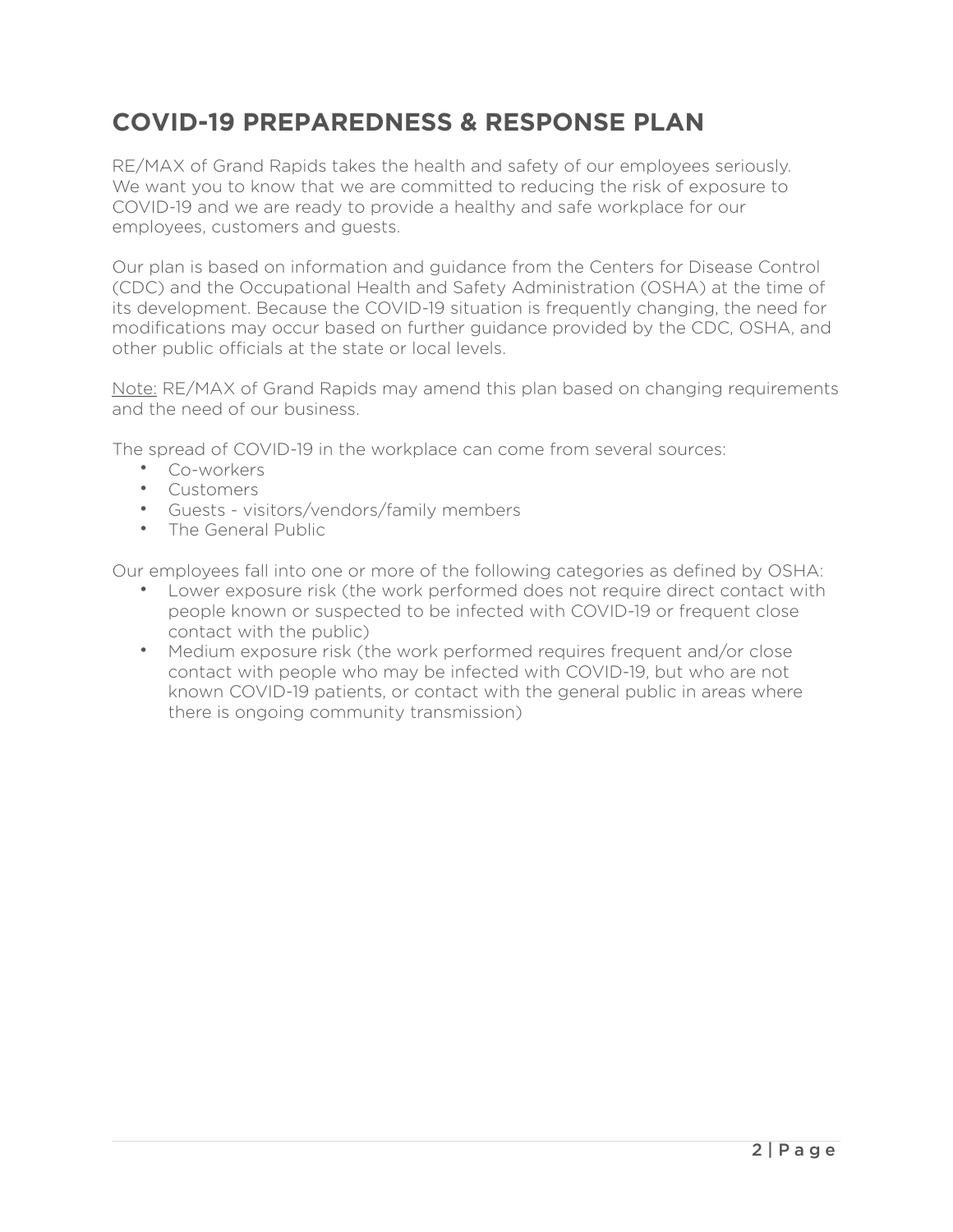# **COVID-19 WORKPLACE COORDINATORS (TASK FORCE)**

RE/MAX of Grand Rapids has designated the following staff as its COVID-19 Workplace Coordinators:

Rachael Veldkamp Broker | Owner rachael.veldkamp@remax.net 616-648-0295 Dave Veldkamp Dir. of Dev. | Owner daveveldkamp@remax.net 616-460-6123 Megan Sikkenga Dir. of Office Sol. megan.sikkenga@remax.net 269-921-5080

#### **The Coordinators responsibilities include:**

- Staying up to date on federal, state and local guidance
- Incorporating those recommendations into our workplace
- Training our workforce on control practices, proper use of personal protective equipment, the steps employees must take to notify our business of any COVID-19 symptoms or suspected cases of COVID-19
- Reviewing HR policies and practices to ensure they are consistent with this Plan and existing local, state and federal requirements

### **RESPONSIBILITIES OF RE/MAX of GRAND RAPIDS SUPERVISORS & BROKERAGE STAFF**

All RE/MAX of Grand Rapids managers/supervisors must be familiar with this Plan and be ready to answer questions from employees. Additionally, RE/MAX of Grand Rapids expects that all managers/supervisors will set a good example by following this Plan. This includes practicing good personal hygiene and job-site safety practices to prevent the spread of the virus. Managers and supervisors must encourage this same behavior from all employees.

RE/MAX of Grand Rapids has posted a self-screening protocol at entrances for all employees or contractors entering the worksite, including, at a minimum, a questionnaire covering symptoms and suspected or confirmed cases of COVID -19.

RE/MAX of Grand Rapids will:

- Increase facility cleaning and disinfection to limit exposure to COVID-19, especially on high-touch surfaces (e.g., door handles), paying special attention to parts, products, and shared equipment (e.g., tools, machinery, vehicles)
- Adopt protocols to clean and disinfect the facility in the event of a positive COVID-19 case in the workplace
- Make cleaning supplies available to employees upon entry and at the worksite and provide time for employees to wash hands frequently or to use hand sanitizer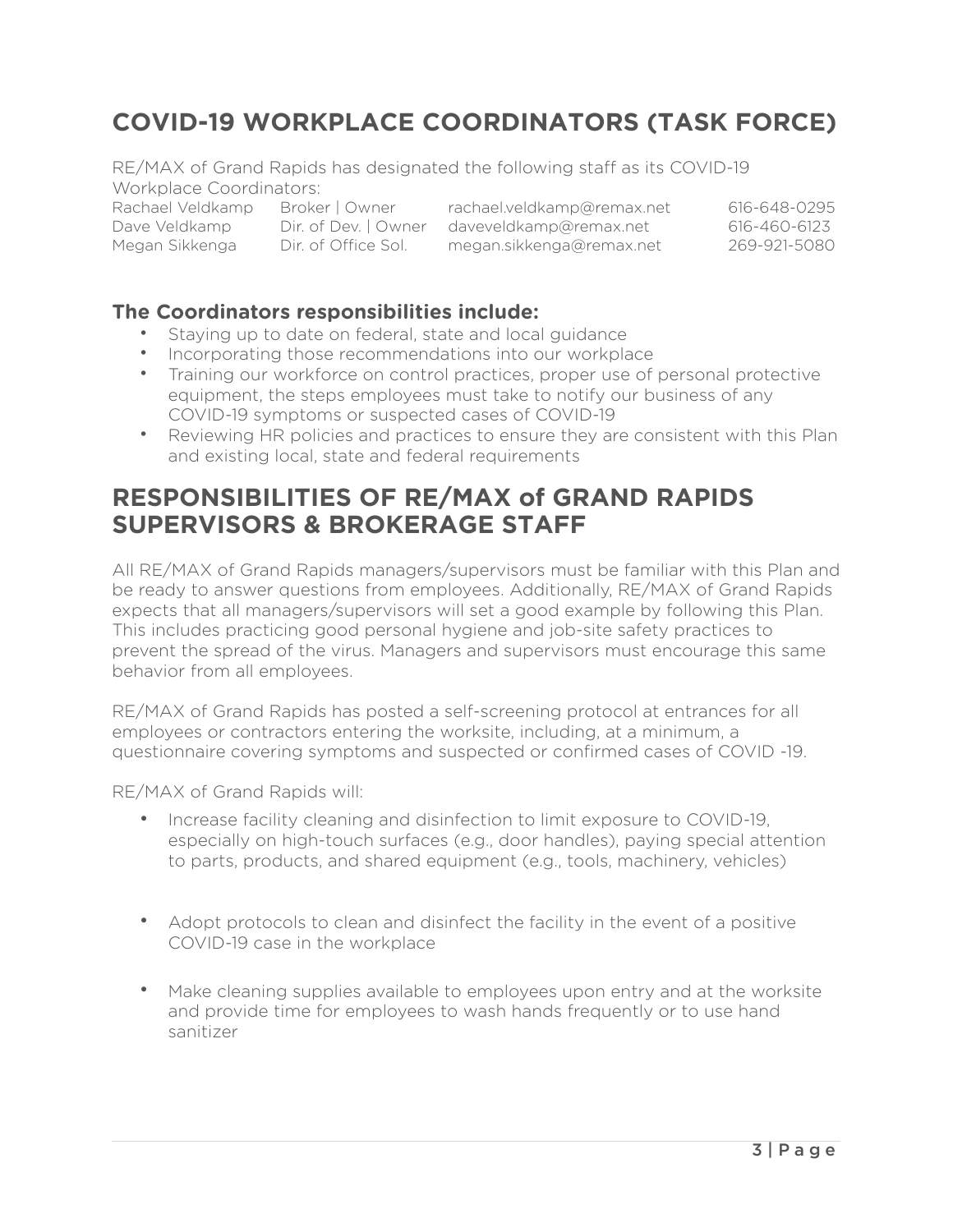- If an employee is identified with a confirmed case of COVID-19, within 24 hours, notify both:
	- 1. The local public health department, and
	- 2. Any co-workers, contractors, or suppliers who may have come into contact with the person with a confirmed case of COVID-19
- Train employees on how to report unsafe work conditions

## **UPDATE AS OF JULY 1 2021**

Our offices opened to customers effective Monday, June 15, 2020. The following restrictions changed in July of 2021 and are listed below and will remain in place until further notice of a change:

- A self-screening protocol at entrances has been posted for all employees, contractors, and customers entering the worksite
- Masks are no longer required regardless of vaccination status
- Daily sign-in of employees / agents no longer required
- Meeting rooms will be sanitized by Office Administrators after each use

## **UPDATE AS OF May 17 2022**

- Meeting rooms will be sanitized by Office Administrators periodically throughout the day

## **RESPONSIBILITIES OF EMPLOYEES**

We are asking each of our employees to help with our prevention efforts while at work. RE/MAX of Grand Rapids understands that in order to minimize the impact of COVID-19 at our facility, everyone needs to play his or her part. While here at work, all employees must follow these best practices for them to be effective. Beyond these best practices, we require employees to report to their managers or supervisors immediately if they are experiencing signs or symptoms of COVID-19, as described below. If employees have specific questions about this Plan or COVID-19, they should contact Dave Veldkamp daveveldkamp@remax.net 616-460-6123.

#### **OSHA and the CDC Prevention Guidelines**

OSHA and the CDC have provided the following preventive guidance for all workers, regardless of exposure risk:

- Frequently wash your hands with soap and water for at least 20 seconds
	- When soap and running water are not available, use an alcohol-based hand rub with at least 60% alcohol
- Avoid touching your eyes, nose, or mouth with unwashed hands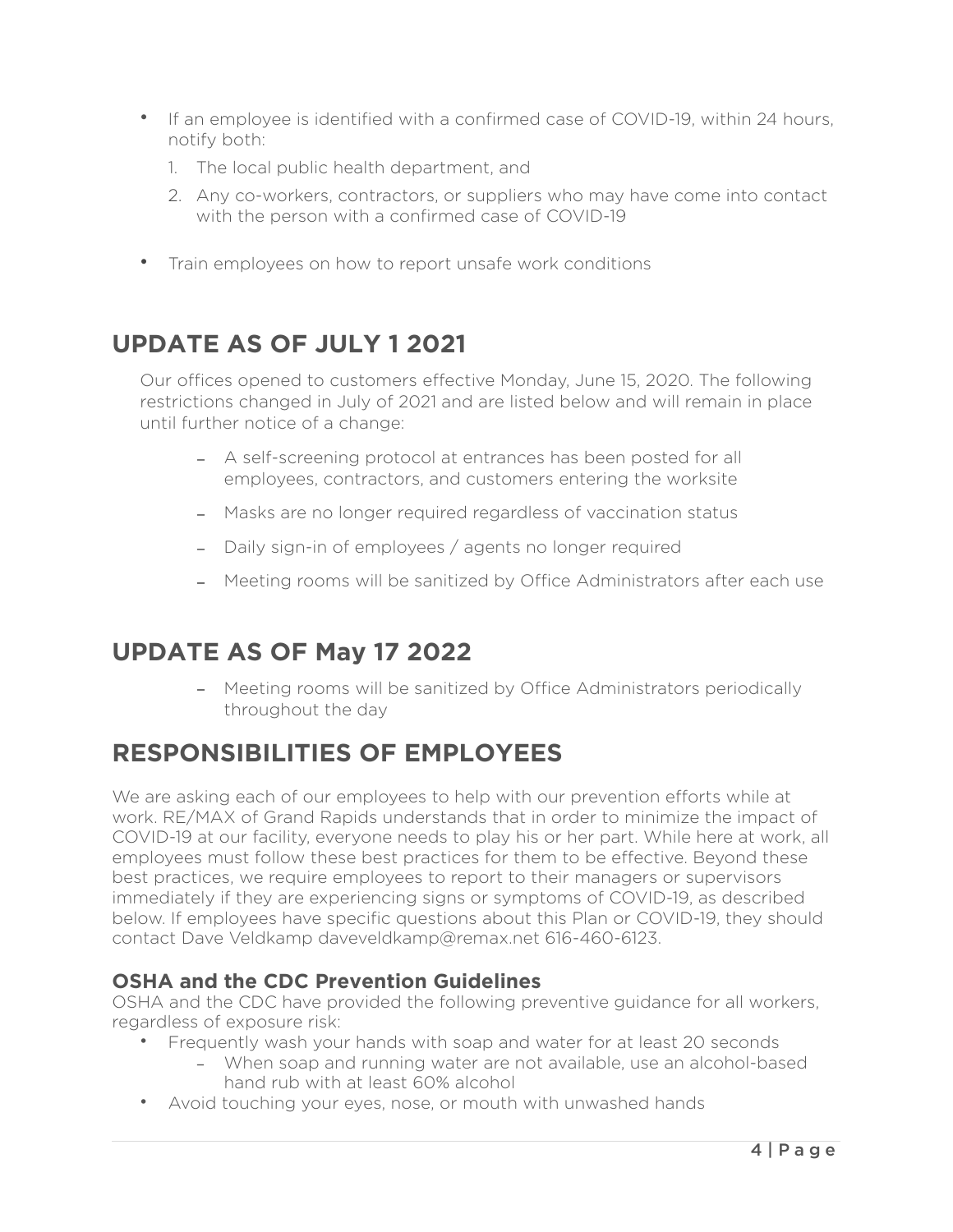- Follow appropriate respiratory etiquette, which includes covering for coughs and sneezes
- Avoid close contact with anyone who is sick

Additionally, employees must familiarize themselves with the symptoms and exposure risks of COVID-19. The primary symptoms of COVID-19 include the following:

- Dry cough;
- Shortness of breath or difficulty breathing

Or at least two of these symptoms:

- Fever (either feeling feverish or a temperature of 100.4 degrees or higher);
- Chills
- Repeated shaking with chills
- Muscle pain
- Headache
- Sore throat
- New loss of taste or smell

Individuals with COVID-19 may also have early symptoms such as, diarrhea, nausea/ vomiting, and runny nose.

If you develop a fever and symptoms of respiratory illness, such as an atypical cough or shortness of breath, do not report to work. You must also notify your supervisor immediately, and consult a healthcare provider. Similarly, if employees come into close contact with someone showing these symptoms, they must notify their supervisor immediately and consult a healthcare provider. We have the responsibility to work to identify and notify all employees who have close contact with individuals with COVID-19 symptoms. "Close contact" is not brief or incidental contact with a person with COVID-19 symptoms.

The CDC defines "close contact" as either:

- Being within roughly six feet of a COVID-19 infected person or a person with any symptom(s) for a "prolonged period of time;" (the CDC estimates range from 10 to 30 minutes, or,
- Having direct contact with infectious secretions of a COVID-19 infected person or a person with any COVID-19 symptom(s) (i.e., being coughed on)

#### **Procedures for if an employee or agent is exposed to someone with COVID-19 and/or tests positive for COVID-19**

If you are exposed to someone with COVID:

• You have to wear a mask in our offices for 10 days after exposure regardless of your vaccination status.

◦ You may stop wearing a mask if you provide a PCR test 3-5 days after the exposure and receive a negative test result.

• You may not come into the office if you are displaying symptoms of COVID-19 if you have been exposed.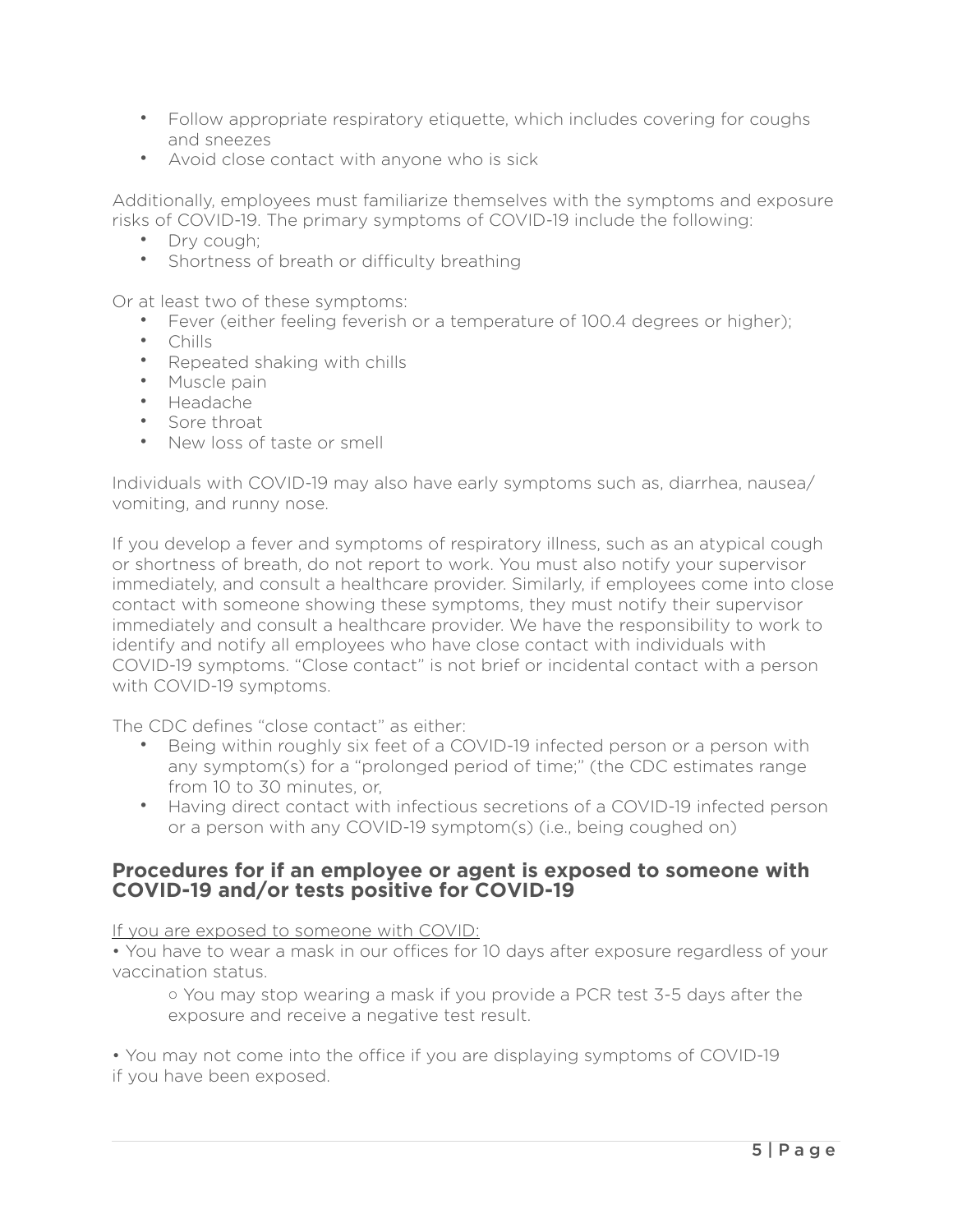- ‣ Rapid Tests do not count per CDC Guidelines
- If you wait the 10 days you may return without taking a test, so long as you do not have any symptoms

#### If you HAVE COVID:

• If you test positive for COVID-19 and have recently been in the office please let us know so we may notify Agents and Staff of possible exposure. You may not come back into the office for a minimum of 5 days from day 1 with no fever or symptoms and a negative test.

- Day 1 is the first full day after symptoms appeared.
- Once you return to the office, you need to wear a mask until day 10.
- As soon as you are aware of your positive COVID case you must call either your Office Admin to let them know, Megan Sikkenga, or Rachael Veldkamp
	- We are required to notify the Health Department and send an anonymous Email out to the brokerage
	- We are not allowed to disclose your identity, however, if you have had close contact with anyone at work in the 3 days prior to your positive test, it would be best for you to notify those individuals

#### **Actively encourage sick employees to stay home:**

- RE/MAX of Grand Rapids will follow state & federal guidance for return to work
- Guidance from the employee will also be considered

#### **If an employee or agent has a confirmed case of COVID-19, RE/MAX of Grand Rapids ensures the following:**

- We will communicate with the company without exposing the identity of the individual
- We will work with our local health department to provide them with the name of any identified employees that may have been exposed
- RE/MAX of Grand Rapids will follow CDC and State guideline protocols for return to work, including workplace contact tracing and CDC-recommended cleaning and disinfecting in all affected areas
- We will perform increased environmental cleaning and disinfection
	- Employees should sanitize their work areas upon arrival, throughout the workday, and immediately before leaving for the day
	- We will all routinely clean and disinfect all frequently touched surfaces in the workplace, such as workstations, keyboards, telephones, handrails, and doorknobs
	- RE/MAX of Grand Rapids provides disinfectant supplies so that commonly used surfaces (for example, doorknobs, keyboards, copiers, desks, other work tools and equipment) can be wiped down regularly
	- Employees at a higher risk for serious illness due to COVID-19 will be encouraged to work remotely
		- If working remotely is not possible, additional precautions will be put in place to ensure their safety, including working in separate workspaces
	- Monitor and respond to absenteeism